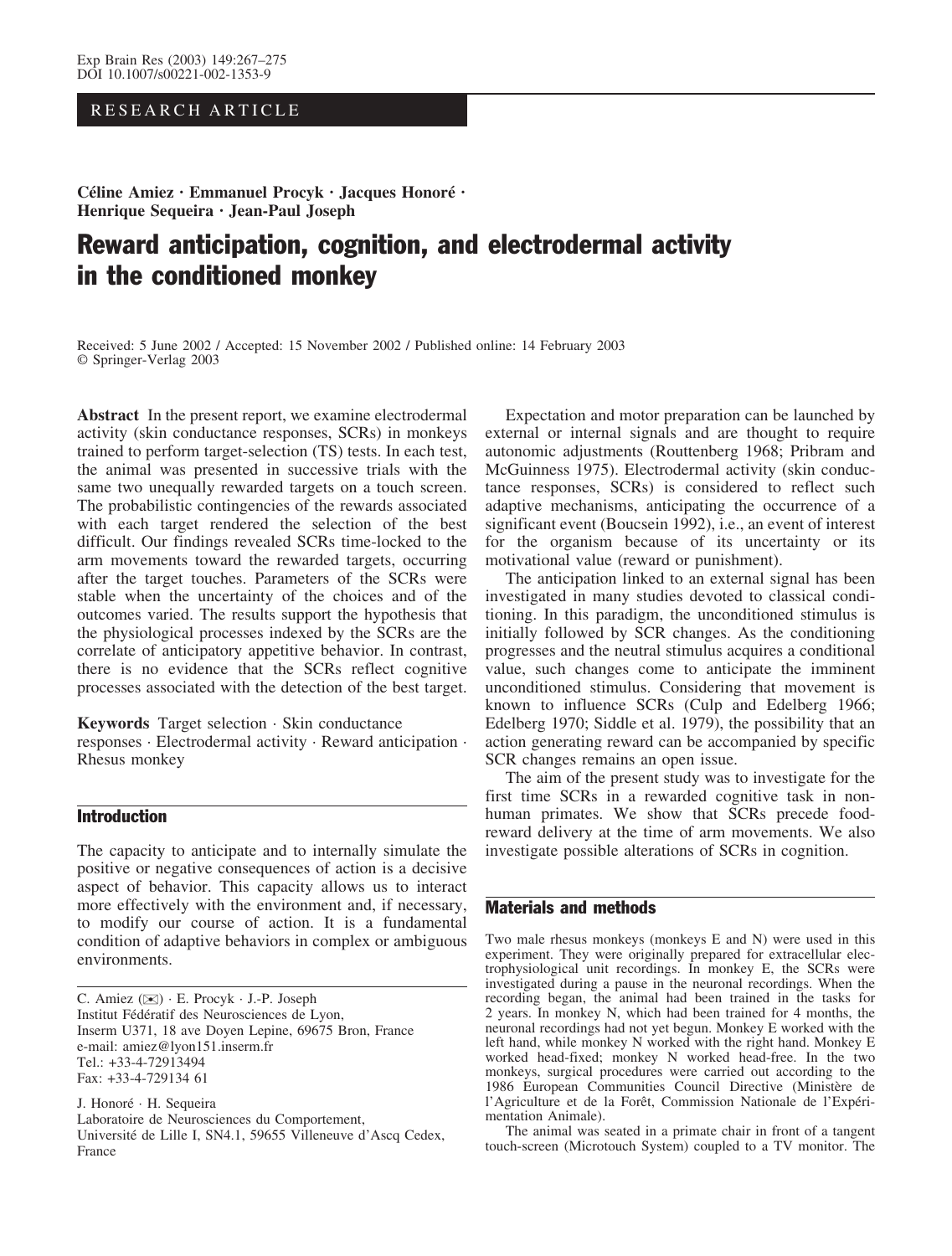268



Fig. 1a, b Display and trial events in the target-selection (TS) task, in control tasks C1, C2, and C3 (a) and in the sequence task (b). Location of the two target positions on the display monitor. A  $2\times 2$ cm square located 10 cm below either one (randomly, 50/50) of the two targets served as starting position of the hand (SP; the left SP is represented). Gray areas correspond to the time of illumination of the lever and of the targets. Arrows indicate the responses of the animal. See Materials and methods section

screen was located at arm's length. In the front panel of the chair, an arm-projection window was opened, which allowed the monkey to touch the screen with one hand. Another smaller window was opened at the level of the nonperforming hand to record SCRs. A computer recorded the position and correctness of each touch. It also controlled the presentation on the monitor of visual stimuli (colored shapes), which served as light-targets (CORTEX software; NIMH Laboratory of Neuropsychology, Bethesda, Md.). Either one of two 22-cm white squares (located 10 cm below the targets on the left and on the right) was illuminated and served as starting position (SP) to initiate a trial. One SP was randomly chosen (50/ 50) by the computer in each trial (Fig. 1a).

#### Behavioral paradigm

When the monkey touched the SP, two targets A and B simultaneously appeared on two fixed, spatial virtual windows  $(6^{\circ}x6^{\circ})$ , centered on the horizontal plane at 10 cm to the right and to the left from the screen center. Each target was a combination of colored shapes and occupied either one (50/50) of the two windows randomly. After a 2- to 3-s delay period, the targets were briefly

(100 ms) extinguished. This was the "GO" signal. The monkey was then allowed to release the SP and touch one target within the 1,000 ms following the GO signal. The target touch extinguished the two targets. The touch of either one of the targets was followed, 2–2.5 s later, by a squirt of fruit juice. The reward was followed by a 6-s time-out. One SP was then reilluminated for another trial. If the monkey released the SP before the GO signal, the trial was aborted. The monkey then had to resume the trial until successful completion.

Touching target A yielded 1.2 ml of juice, with probability  $P=0.7$ , and 0.4 ml, with probability  $P=0.3$  (rewards of 1.2 ml and 0.4 ml corresponded, respectively, to a valve opening of 250 ms and 130 ms). The reinforcement ratio for target B was the opposite. These reward contingencies were implemented as follows. The animal performed successive blocks of 20 trials. In each block, all trials were randomly selected by the computer without repetition. In 14 trials, the choice of target A gave 1.2 ml and the choice of target B, 0.4 ml. In the other 6 trials, the rewards were the opposite. Systematic choice of target A corresponds to the best possible strategy. It gave, on the average,  $0.7 \times 1.2$  ml+0.3 $\times$ 0.4 ml=0.96 ml per trial. This average reward value is the "value of the game." In this report, the best-rewarded target in a couple is named A. The systematic choice of target B gave, on the average,  $0.3\times1.2$  ml+ $0.7\times0.4$  ml=0. 54 ml per trial and corresponds to the worst strategy. Any intermediate strategy combining choices of A and B gave intermediate average rewards proportional to the number of choices of A.

Within a test (or problem), we defined an "evaluation" period during which the animal searched for the best target by touching either one of the two targets and a "repetition" period during which he persistently chose the same target, generally the best. The beginning of the repetition period was defined as either (a) the beginning of the first period of 10 successive trials in which the animal touched the same stimulus (preferred target), or (b) the beginning of the first period of 11 successive trials in which the animal touched the preferred target 10 times and the other target once. In the latter case, an additional requirement was that the beginning of the period was made up of at least 5 successive touches of the preferred target. The probability, by chance alone, of touching the same target 10 times in a series of 10 successive choices is 1/1024, and the probability of touching the same target 10 times by chance alone, in case b, is less than 5/2048. Thus, the probability that a repetition period occurs by chance alone is less than  $1\%$  (7/2048=0.0034). We took this performance level to indicate that the animal had selected one particular target and that a decision regarding the best target had been reached. When the repetition period was terminated, two new targets were selected and another test was initialized. Free rewards of 1.2 ml or 0.4 ml were randomly given to the animal between the tests.

The two animals were also trained in three control tasks (C1, C2, C3) in which the quantity of reward was predictable. These tasks were similar to the TS task, but the difference was that the two targets were fixed and identical. In C1, touching the targets (two blue rectangles) was always rewarded with 1.2 ml; in C2 (two green ellipses), touching the targets was rewarded with 0.4 ml; in C3, touching the two red disks was never rewarded, but touching one was mandatory for the experiment to proceed to other tasks. The trials of task C3 were intermixed with trials of the TS tasks in the proportion of 1/10. Tasks C1 and C2 were given to the animal between the tests of the TS task.

Using a sequence of two movements in tasks C4 and C5 (monkey N), we further studied the relationships between dermal activity, sequence of movements, and reward schedule. When the animal touched the SP, he was presented with two fixed identical targets (green crosses) in the virtual windows used in the TS task (Fig. 1b). The animal had to touch the two targets in succession. There were two successive GO signals delivered by the two targets at the same time, one for the first touch and, 3.5–5.5 s later, one for the second. The monkey made first an arm movement from the lever toward the first target in response to the first GO signal. He then kept his hand on the first target and waited for the second GO signal to touch the second target. The targets could be touched only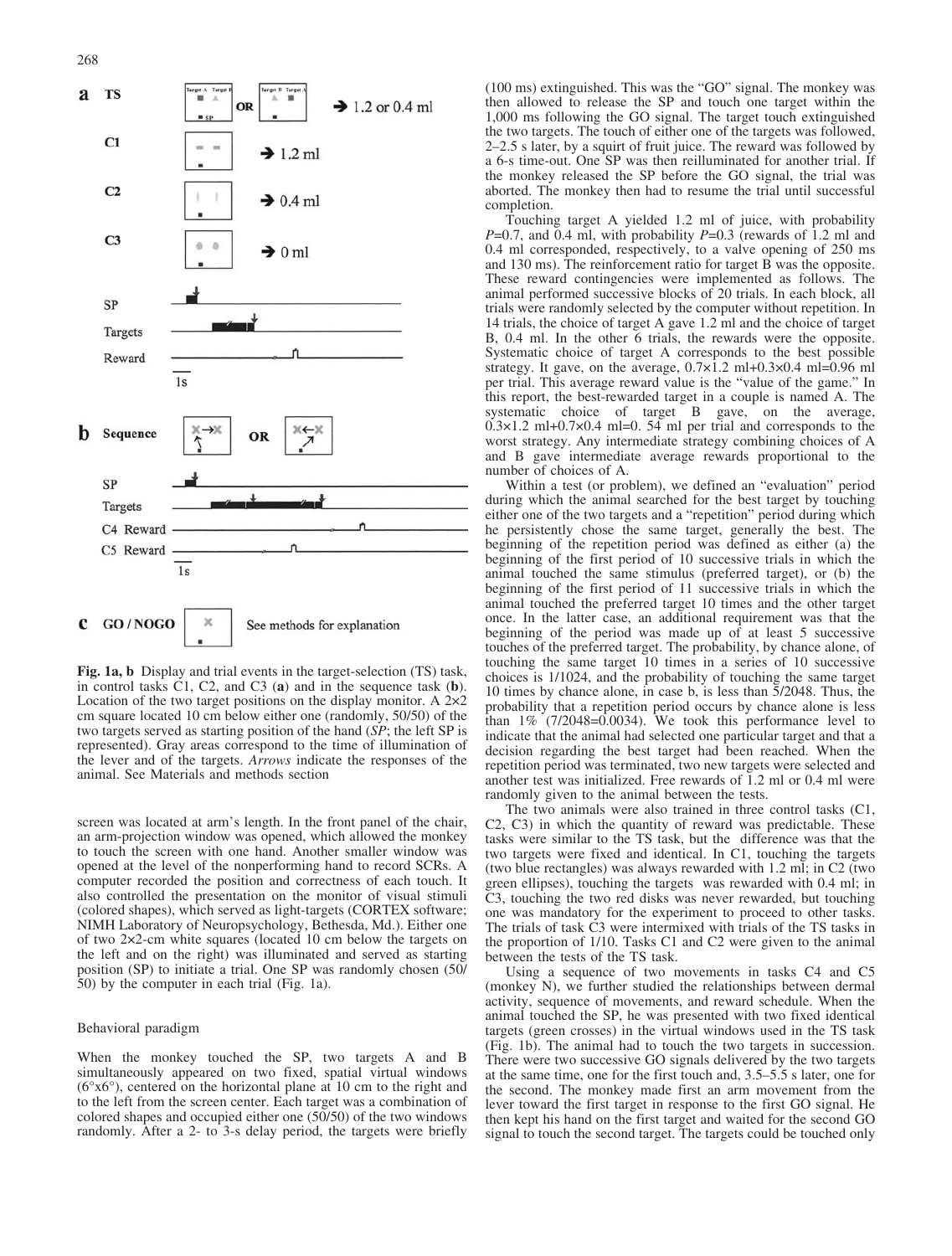after the GO signals. The animal had to find the correct order for touching the targets (left and then right, or right and then left) and repeat, in successive trials, the newly found order. There were two reward schedules: in C4, the first touch was rewarded with 0 ml and the second with 1.2 ml; in C5, the schedule was the opposite. The four combinations (order x reward schedule) randomly alternated every 5–6 correct trials. Each new combination was preceded by a warning signal (red flashing circle).

Monkey N was also trained in a GO-NOGO task to study the effect of selection errors on dermal activity. Following the touch of the SP, a single stimulus (a blue cross) was presented in the center of the screen (Fig. 1c) and was then briefly extinguished (GO signal) after  $2-2.5$  s. In the GO trials, the animal had to touch the target for liquid reward delivered 2–2.5 s after the touch. In the NOGO trials, he had to withhold the movement and keep touching the SP until reward delivery. The two types of trials randomly alternated every 5–8 correct trials. The end of one type of trials was announced by the lack of reward in the corresponding trials.

#### Electrodermal activity

The skin conductance responses (SCRs) were recorded from the non-performing hand, which was attached to a resting pad. The electrode attachment sites were cleaned with soap. Two Ag–AgCl Beckman dermal electrodes were positioned on the palmar surface and secured by means of double-stick collars. Electrodes were previously filled with a 0.05 M NaCl electrolyte, which follows recommendations by Fowles et al. (1981). The animal was grounded and the SCRs were recorded with a skin conductance coupler (Coulbourn Instruments, S71-23) using constant voltage. The skin conductance coupler was connected to a computer. The SCRs (measured in microsiemens,  $\mu$ S) were digitized at 250 Hz and stored.

#### Data analysis

In each trial of the TS tasks or of the control tasks, the identity A or B (location right or left) of the touched target, as well as the quantity of reward given to the monkey, were stored. Reaction times (RTs) and movement times (MTs) were computed.

To characterize the strategies used by the animal to find the best target, we considered, in a large population of tests, the choices made in the successive trials k and  $k+1$  ( $k\geq 1$ ). Our hypothesis is that the amount of reward obtained at rank  $k$  is a major determinant of the selection made at rank  $k+1$ . The analysis was separately conducted for trials  $k$  in which the animal received a large reward  $(1.2 \text{ ml})$  and for trials k in which the reward was small  $(0.4 \text{ ml})$ . Two parameters were computed: the proportion of tests in which the animal touched the same target stimulus in trials  $k$  and  $k+1$  in the case of large reward in trials  $k$  (strategy "large-keep"), and the corresponding proportion in the case of small reward in trials k (strategy "small-keep"). In the repetition period, these two proportions are close to 100%. Indeed, when the animal selects the same target in the successive trials, regardless of the reward (0.4 ml or 1.2 ml) obtained in each trial, he obviously adopts both the "smallkeep" and "large-keep" strategies.

The analysis of the SCRs was automated. A SCR was scored when the transient increase in conductance was superior to 0.01  $\mu$ S and was followed by a slow return to baseline. Frequency of occurrence of the responses within a test (i.e., number of SCRs with respect to number of trials) latency time delay between target touch and SCR onset, rise time from the start of the deflection to the peak, and peak amplitude of each response with respect to the start of the deflection were measured and compared in different tasks: ANOVA  $(P<0.05)$  was used if variances were homogeneous and Mann-Whitney  $U$ -test ( $P<0.05$ ) was used if variances were not homogeneous. The homogeneity of variances was studied by the Levene test. SCRs found different with the U-test were also tested using ANCOVA  $(P<0.05)$ , with RTs and MTs of the arm movements as covariates to remove a possible effect of these

parameters. We compared the variability of the times of peaks relative to touch-times (V1) and relative to reward onsets (V2) with a permutation test. We also studied the SCRs amplitude in relation to reward amount. All statistical analyses were performed with Statistica software.

#### **Results**

Behavioral results in the TS task

We analyze here a large sample of tests (133 in monkey E, 69 in monkey N) executed during and between the dermal recordings. In the two monkeys, a repetition period could be observed in each test, indicating that the animal always made a decision regarding the best target. Target A was chosen in 96% of tests by monkey E and in 90% of tests by monkey N. Target B was chosen in the other tests. In half of the tests (67 out of 133 in monkey E, 35 out of 69 in monkey N), the evaluation period lasted less than 5 trials in monkey E (Fig. 2a) and less than 10 trials in monkey N. Thus, the selection of the best target was usually more rapid in monkey E (monkey E vs N:  $P<9.10^{-4}$ ). During the search period, the monkey E preferentially touched the left position; monkey N had no clear preference (Fig. 2a). In the repetition period of the corresponding tests, monkey E and monkey N adopted the strategy large-keep in more than 90% of trials. The small-keep strategy, which is correct when the best target is found, was slow to set in (Fig. 2b).

#### Skin conductance responses

SCRs were recorded in monkey N during 15 sessions, distributed over a period of 9 months and in monkey E during 7 sessions over 3 months.

In monkey N, 5 sessions out of 15 (totaling 42 TS tests and 776 trials), and in monkey E, 2 sessions out of 7 (totaling 95 tests and 449 trials) were finally kept for analysis. The other sessions were discarded primarily because the monkeys did not systematically work in all tasks, in particular in the little-rewarded task C2 and in the non-rewarded task C3.

During performance of the TS trials, SCRs were generated in the two monkeys in relation to the arm movement toward the selected target. They consisted of a transient increase in conductance and were recorded in 85% of trials in monkey N and 75% of trials in monkey E. All the responses had the canonical shape illustrated in Fig. 3. They usually were the only phasic electrodermal event observed during a trial.

Statistical values of SCR parameters are given in Table 1. The data show no evidence that amplitudes of SCRs were influenced by the RTs and MTs of the movements (see the results of ANCOVA in the legends of Figs. 4 and 5) or by the touched position (right vs left; all the differences  $Z$  were non-significant at  $P < .05$  in the two monkeys), nor do they show that the SCRs were affected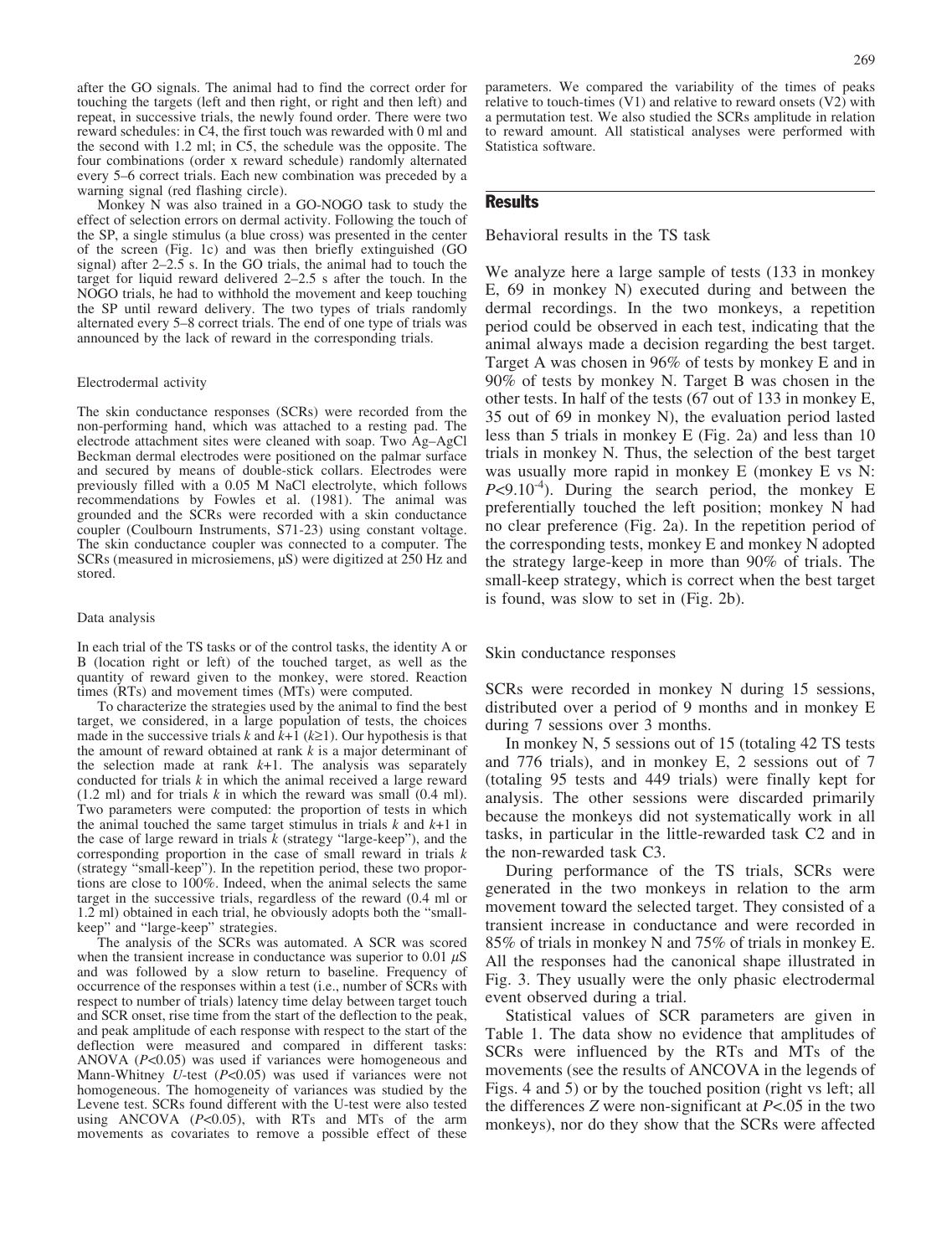Fig. 2a, b Performance in the TS task. (a) Percentage of responses to the best target  $(A)$ and to the touch position corresponding to the performing hand (left position, L, for monkey E, right position, R, for monkey N) in the successive trials of selected TS tests. Shaded areas, confidence limits (at  $P<0.05$ ) of the null hypothesis (i.e., random behavior, no preferred target; no preferred position). See Results section. (b) Percentages of "large-keep" and "small-keep" strategy in successive trials of the same selected TS tests. Shaded areas, confidence limits (at  $P<0.05$ ) of the null hypothesis (i.e., random behavior)



2 3 4 5 6 7 8 9 10 11 12 13 14 15 16

No of trials



Fig. 3 Examples of skin conductance responses during performance of TS trials

by the reward parameters. In particular, the amplitude of the peaks did not correlate with the quantity of reward (0.4 ml vs 1.2 ml: monkey E, Z=1.57, n.s.; monkey N,  $Z=-1.94$ , n.s.). Similarly, the variability of the times of

Table 1 Parameters of skin conductance responses (SCRs) in monkeys E and N in the target-selection task. Data are means  $\pm$  SD. Units are indicated in parentheses

2 3 4 5 6 7 8 9 10 11 12 13 14 15 16 17 18 19 20

No of trials

| SCR parameters      | Monkey E        | Monkey N        |
|---------------------|-----------------|-----------------|
| Latency (ms)        | $1.605 \pm 506$ | $638 \pm 173$   |
| Amplitude $(\mu S)$ | $0.23 \pm 0.16$ | $0.09 \pm 0.06$ |
| Rise time (ms)      | $1,651\pm395$   | $1.640 \pm 777$ |

peak relative to touch-times (V1) was smaller than that relative to reward onset  $(V2)$  (monkey N:  $V2/V1=1.88$ ; V1<V2 at  $P \le 2.10^{-4}$ ; monkey E: V2/V1=3.33, V1<V2 at  $P<4.10^{-8}$ ). This indicates that the SCRs were more related to the touch-time than to the reward onset.

We further investigated the relationships between SCRs and arm movement in monkey N by altering the time relationship between target-press and reward during one session. The reward was delivered, i.e., the valve was opened, at the time of the press. In the corresponding trials (5 TS tests totaling 70 trials), the SCRs remained identical to those observed with the "normal" TS tasks. In particular, the onset of the response remained time-locked with the target-press with the same average latency.

When the quantity of reward was predictable (tasks C1 and C2), SCRs were observed with the same characteristics as in the TS task (Fig. 4; latencies and rise times not illustrated). This result indicates that knowledge of the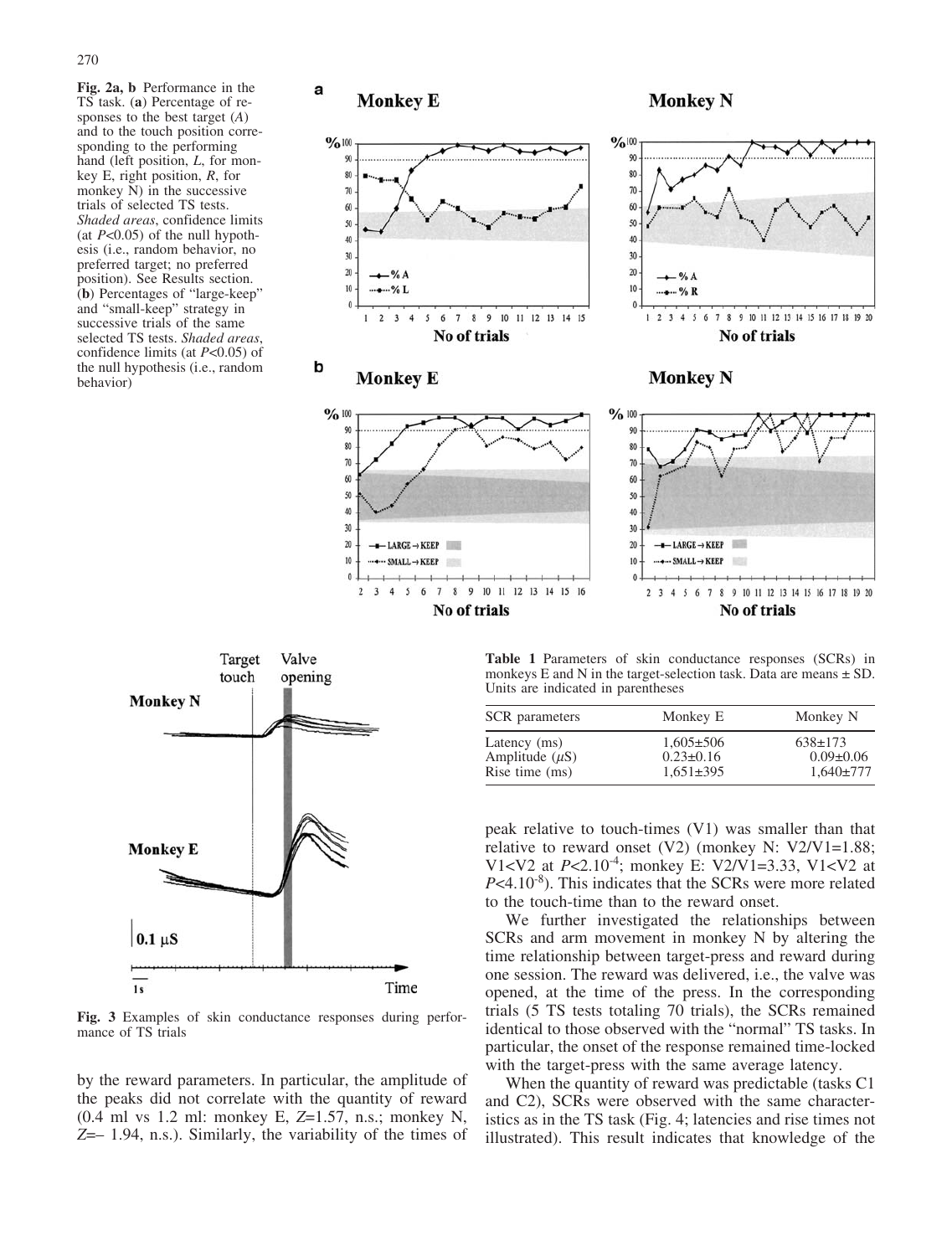**Monkey N** 





Fig. 4a, b Frequency of occurrence (a) and amplitude (b) of skin conductance responses (SCRs; mean  $\pm$  SEM) in the TS task and in the reference tasks C1, C2, and C3 in the two monkeys. Data pooled from 5 sessions in monkey N and from 2 sessions in monkey E. In monkey N, SCRs are similar in all rewarded trials (TS, C1, C2). TS versus C1: frequency,  $P<0.30$  (n.s.); amplitude,  $Z=-0.48$ (n.s.), TS versus C2: frequency,  $P<0.67$  (n.s.); amplitude,  $Z=-0.17$ , Mann-Whitney U-test). In contrast, frequency of occurrence and amplitude of the SCRs are smaller in C3. TS versus C3: frequency,

 $P<0.01$ , amplitude,  $Z=10.67$ ,  $P<10^{-6}$ ; ANCOVA (RTs and MTs as covariates;  $F_{1,358}$ =43.55, P<10<sup>-4</sup>). In monkey E, SCRs are similar in all rewarded trials (TS, C1, C2). TS versus C1: frequency, P<0.61  $(n.s.)$ ; amplitude Z=- 0,39  $(n.s.)$ . TS versus C2: frequency,  $P<0.94$ (n.s.); amplitude, Z=- 0,92 (n.s.). Frequency of occurrence and amplitude of SCRs are smaller in C3. TS versus C3: frequency,  $P<0.01$ , amplitude,  $Z=2.3$ ,  $P<0.02$ ; ANCOVA (RTs and MTs as covariates;  $F_{1.152}$ =4.73, P<0.03). \*P<0.05; \*\*P<0.01; \*\*\*P<0.001

quantity of liquid most likely to be delivered at the end of a trial had no influence on the SCRs. In contrast, when the target-presses were not rewarded task (C3), the SCRs were less frequent and had a smaller amplitude, especially in monkey N (Fig. 4).

The parameters of the SCRs were statistically the same in the evaluation and repetition periods of the TS tasks (Fig. 5, latencies and rise times not illustrated). During the evaluation period, no difference in SCRs was observed in trials in which the animal switched between the targets and those in which no switching occurred (not illustrated).

In the sequence tasks (C4 and C5), the shape of the electrodermal responses depended on the reward schedule (Fig. 6), but not on the succession left  $\rightarrow$  right or right  $\rightarrow$ left of the movements. When the first press yielded no reward and the second press yielded 1.2 ml (task C4), the SCR was generally made of two, sometimes three successive small SCRs. The first response occurred after

the first target press (R or L) with the same latency and amplitude as in the TS task and was followed by the other response(s), which occurred without fixed time-relationship with the second target press. The global response culminated after the second touch, approximately at the time of reward delivery. When the first press yielded 1.2 ml and the second yielded 0 ml (task C5), there were in general two successive responses. The first response occurred with the same latency as in the TS task and was immediately followed by another response, evidenced by the inflection point on the rising slope of the global response. The global response culminated well after reward delivery, but before the second touch.

During performance of the correct GO trials of the GO–NOGO task, SCRs analogous to those observed in the TS task were observed. They were rare in the correct NOGO trials and their amplitude was significantly smaller (Fig. 7).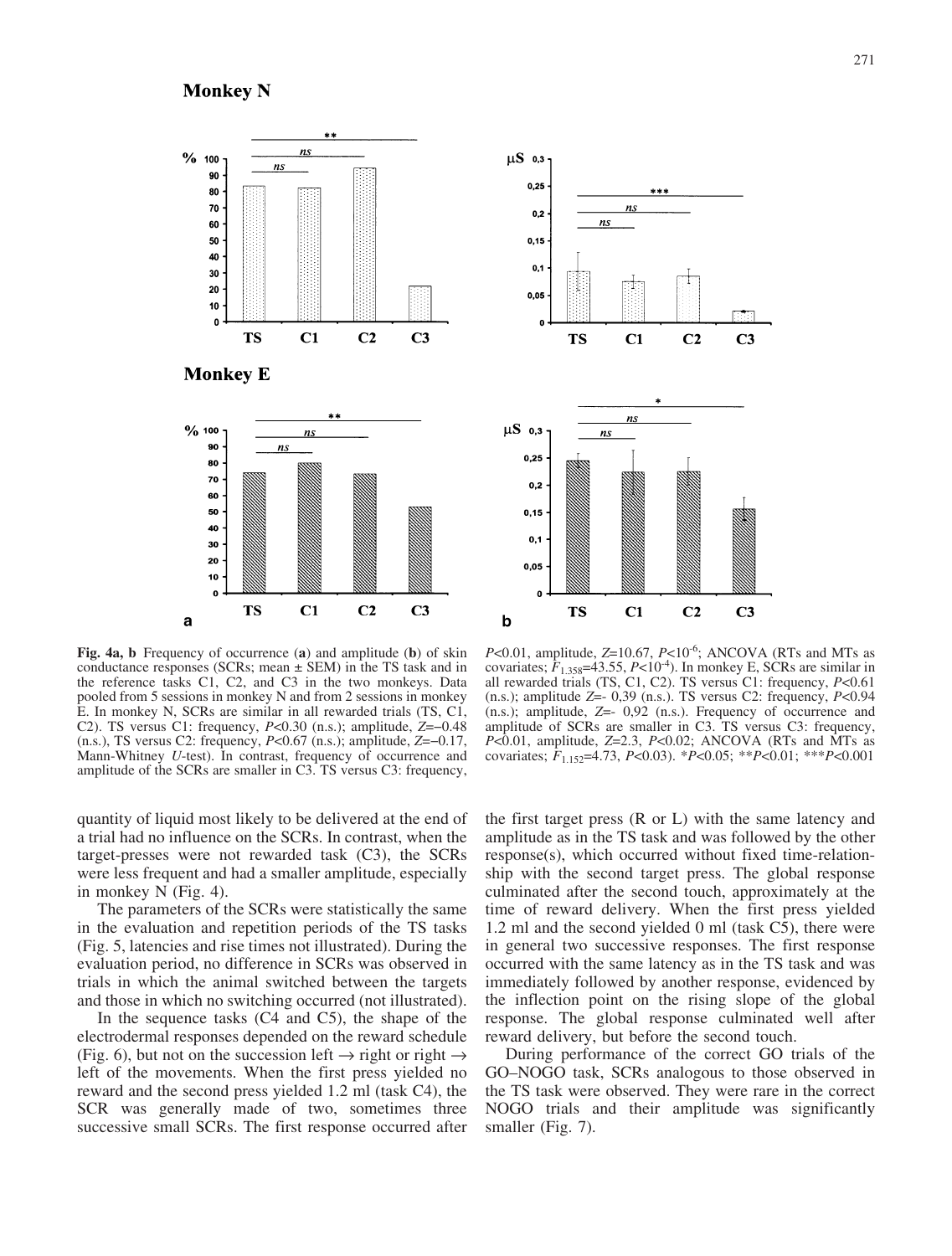Fig. 5a, b Frequency of occurrence (a) and amplitude (b) of SCRs (mean  $\pm$  SEM) during the evaluation and repetition periods of the TS task in the two monkeys (data pooled from 5 sessions in monkey N and 2 in monkey E). These parameters are identical in the two periods. In monkey N, evaluation vs repetition period: frequency,  $P<0.439$  (n.s.); amplitude,  $F_{1.183}=1.04$  (n.s.). In monkey E, evaluation vs repetition period: frequency,  $P<0.747$  (n.s.); amplitude,  $F_{1.165}$ =1.02 (n.s.)

## **Monkey N**



In the two monkeys, occasional SCRs (in less than 5% of trials) were elicited in relation to the touches of the SP. Their latencies, rise times, and amplitudes were similar to those observed in relation to the target-touches in the TS task. At times, large SCRs, without clear time-relationships to specific event of the trials or specific periods of the tests (evaluation/repetition), were also observed.

SCRs were never observed in relation to cue-onset, execution errors (premature SP release) or free rewards.

# **Discussion**

Based on the performance of rewarded and nonrewarded tests (target-selection, control, GO/NOGO, sequence), we found that conditioned monkeys generate phasic electrodermal responses, time-locked with arm movements toward rewarded targets. These dermal responses could reflect important mechanisms for reward anticipation and consumption.

## SCR parameters: interspecies comparisons

The possibility that the recorded signals resulted from a contraction or from a movement of the hand from which skin conductance was measured can be ruled out. The signals studied in this report have the canonical shape of SCRs already described in humans and in animals. When the animal occasionally moved the recorded hand, the resulting signal was generally small, erratic, and never had the smooth profile of the responses illustrated in Fig. 3. These signals were considered as artifacts and rejected.

SCRs with latencies of 1–2 s have been recorded by Levy et al. (1997) at the plantar surface of squirrel monkeys in response to unexpected auditory stimuli. Our shorter latencies might be explained by the fact that SCRs at the upper limbs are shorter than at lower limbs (Shahani et al. 1984) and that the signal responsible for the SCRs may precede the target touch.

SCRs with amplitudes between 0.5 and 0.8  $\mu$ S (i.e., at least 5 times larger than in the present task) have been recorded in the squirrel monkey by Levy et al. (1997). In humans, SCR amplitudes between 0.01 and 5  $\mu$ S have been reported (Naveteur et al. 1998).

Parameters of SCRs such as frequency of occurrence, peak-latency, and peak-amplitude were different in the two animals. In humans, interindividual variability in electrodermal parameters (amplitude or latency) have frequently been related to humidity, temperature or thickness of the skin (Fowles and Rosenberry 1973;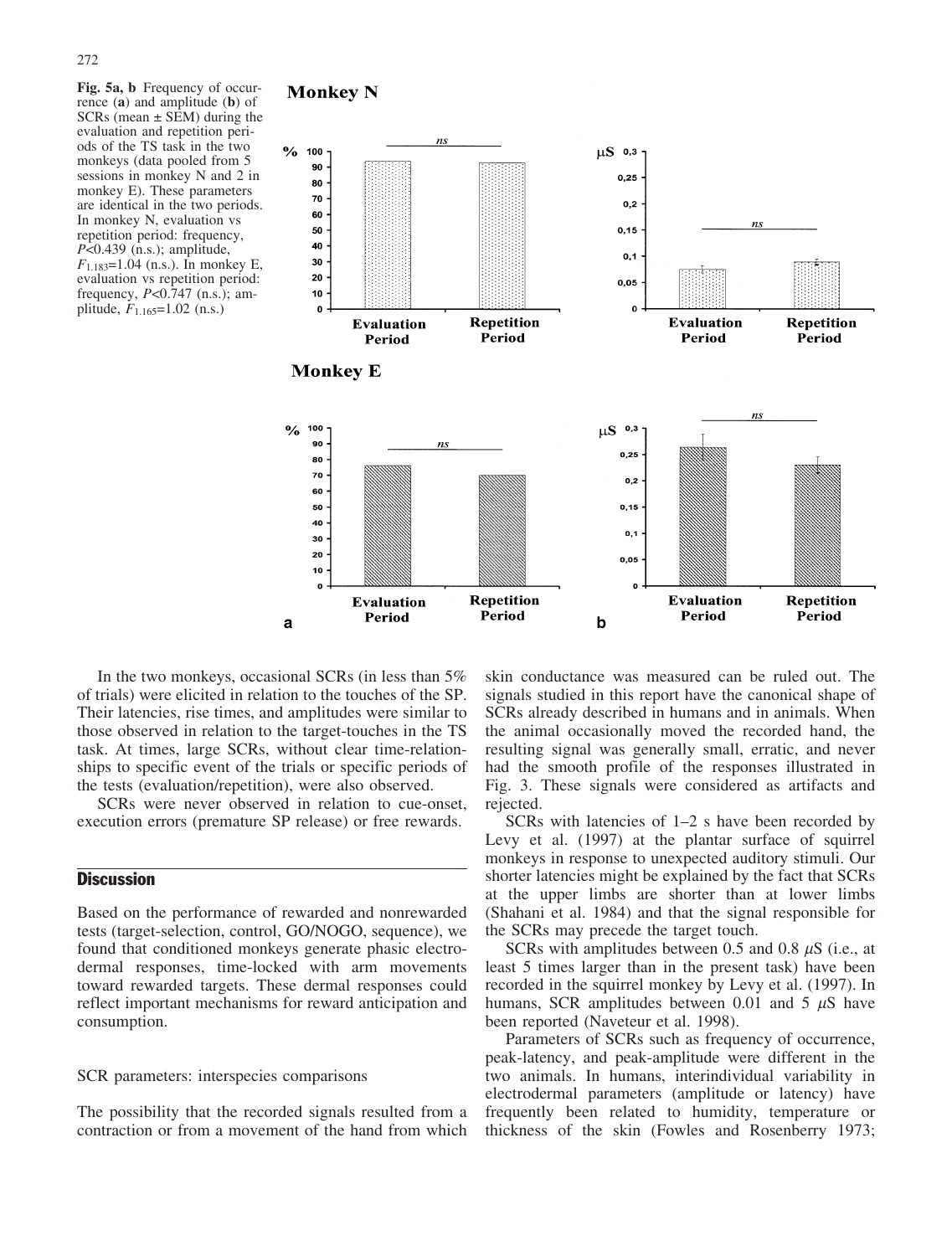

Fig. 6 SCRs in sequential tasks with different reward schedules in monkey N. The SCRs are aligned on the first target touch. In C4, the reward schedule in relation to the first and second touches is 0 ml and 1.2 ml (upper curves). In C5, the reward schedule is 1.2 ml and 0 ml (intermediate curves). On the time axes, light gray area: lower and upper limits of the second target touch; *dark gray area*: lower and upper limits of the valve opening. The lower curves correspond to aborted trials due to erroneous selections of the first target. Data pooled from two recording sessions (71 trials). The SCRs are different. C4 versus C5: maximum amplitude, Z=0.39 (n.s.), latencies of the maxima,  $Z=5.2$ ,  $P<10^{-6}$ , ANCOVA (RTs and MTs of the second touch as covariates;  $F_{2.66}$ =27.28,  $P<10^{-4}$ )

Maulsby and Edelberg 1960; Ba-M'Hamed et al. 1986). These parameters were not measured in our monkeys. In humans, interindividual differences have also been ascribed to central factors linked to the personality (e.g., stabile vs labile subjects; Koelega 1990; Boucsein 1992) and to variability in attending to and processing information (Katkin 1975). Differences between the two monkeys may also be due to methodological aspects which cannot be measured: monkey E had been trained during 24 months before the recording sessions, he worked head-fixed and received a recording chamber; monkey N had been trained during 4 months before the recordings, he worked head-free and had not been implanted.

## SCRs and preparation for reward consumption

Our data show a link, not shown before, between electrodermal activity, instrumental action, and reward. Occurrence and onset of the SCRs were tightly related to the execution of arm movements toward the targets. Thus, the SCRs may partly reflect the activation of the corresponding sensorimotor loops. It is well known in humans that SCRs are favored by the execution of movements (Stern and Anschel 1968; Edelberg 1970; Harding and Punzo 1971). Dermal activity modifications seem to index autonomic adjustments associated with specific motor actions (Boucsein 1992). Our data support the claim of several authors that the motor system and the electrodermal control system are closely associated (Darrow 1937; Edelberg 1972, Sequeira et al. 1995; Fredrikson et al. 1998).

Another determinant of SCRs was the anticipation of reward. In monkey N, there was a clear dichotomy between rewarded movements (tasks C1, C2, TS), which were followed by SCRs, and nonrewarded movements in task C3, which were followed by little responses or no responses (Fig. 4). In monkey E, the differences between rewarded and nonrewarded movements were smaller, but were statistically significant. In the two monkeys, movements toward the starting position, which were not directly associated with reward, were rarely followed by SCRs. Our sequence data show that the occurrence and time of onset of SCRs were determined by the reward schedule (Fig. 6). All these data support a crucial role for the reward(s) in the occurrence and organization of SCRs.

The SCRs have the same intensity: (1) in the TS task, in which the amount of reward was not predictable, and (2) in conditions C1 and C2, in which it was predictable. Thus, these anticipatory mechanisms are not sensitive to the amount of reward.

Fig. 7a, b Frequency of occurrence (a) and amplitudes (b) of SCRs (mean  $\pm$  SEM) in the rewarded GO and NOGO trials (monkey N). GO versus NOGO: frequency,  $P<10^{-4}$ ; amplitude,  $Z=7.53$ ,  $P<10^{-6}$ , Mann-Whitney U-test. \*\*\*P<0.001

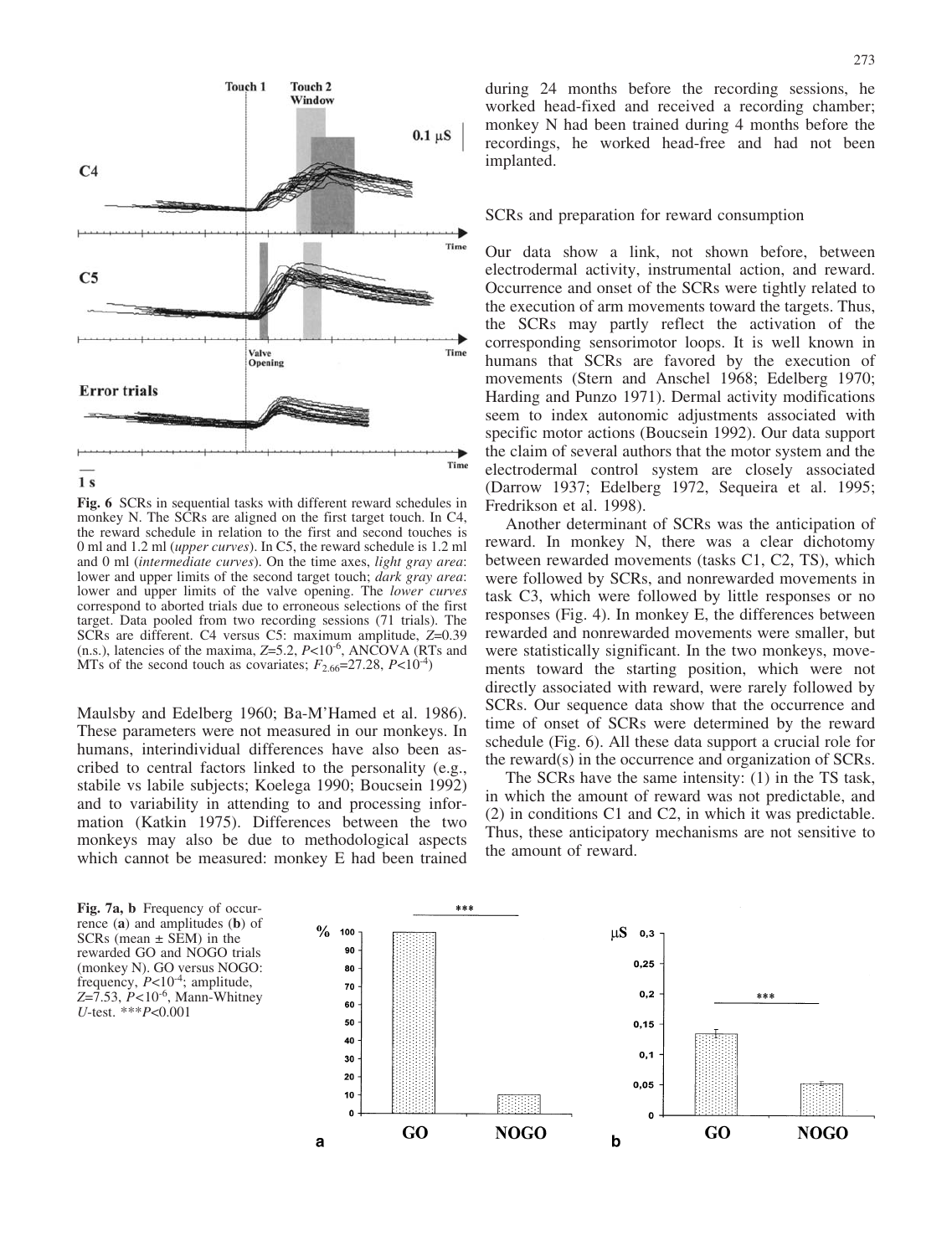The fact that the conditioning can tightly associate, in a physiological response, both reward-related and arm movement-related mechanisms has already been observed at the cellular level. In many cells of the striatum (Hollerman et al. 1998, Tremblay et al. 1998), of the parietal cortex (Platt and Glimcher 1999), and of the anterior cingulate cortex (Amiez and Joseph 2000), the motor- or oculomotor-related activity is indexed by the target's reward value. The neuronal mechanisms which associate movement and reward may participate in the genesis of SCRs observed in the present tasks.

According to Panksepp (1982), an expectancy command system, controlled by environmental cues, underlies anticipatory appetitive behaviors. This system resembles the arousal system II that Routtenberg (1968) conceived as a motivational activation system influencing corticaldriven motor actions and preparatory autonomic activity. The neural substrate of this system includes a corticohypothalamic network connected to motor areas via basal ganglia (Boucsein 1992). In the present experiment, due to extensive learning, the visual signals could act as cues labeling the appetitive value of the next movement. As a result, only those movements that predicted the occurrence of a reward were accompanied by an emotional arousal, revealed by SCRs. Finally, when related to the arousal dimension of approaching behaviors discussed by Damasio (1994), SCRs would mark the changes of the internal state of the organism in anticipation of reward consumption.

#### SCRs and detection of the best target

We found that the SCRs occurred after the target touch. They were identical in the evaluation and repetition periods of the TS task and in the rewarded control tasks. This indicates that the neuronal networks at the origin of the SCRs have no particular role in the cognitive processes (working memory, response monitoring, selective attention, set shifting, etc.) that are presumably associated with the detection of the best target.

Although there is no direct evidence of an equivalence between the two tasks, it might be interesting to compare the present results with those obtained in the Iowa gambling task (Bechara et al. 1994, 1996), which shares with the TS task many formal similarities. In the gambling task, SCRs occurred before the card selection and showed marked variations of amplitude according to the different stages of the discovery and knowledge of the task. When its contingencies were better known by the subjects, the anticipatory SCRs tended to disappear (Bechara 2001). We conclude that the anticipatory dermal activity observed in humans in relation to decisionmaking tasks is not observed in animals performing the TS task.

Two explanations, not exclusive from each other, may account for this difference. One is the risk. For Critchley et al. (2001) and Bechara et al. (1996, 1997, 1999), the notion of risk is central to the occurrence and interpretation of the anticipatory SCRs. In the TS task, the risk is minimal. Whatever the choice, the animal is rewarded. Another explanation is the conditioning and the familiarity with the task. In the gambling task, the subjects discover a novel environment and a novel task. In the TS task, the environment is familiar and the task is well mastered, as revealed by the procedure adopted by the animal (the delayed use of the large-keep strategy) and by the rapid detection of the best target. One hypothesis is that the animal is in a situation of cost-benefit analysis, which is not accompanied in humans by the activation of emotional (somatic) markers (Damasio 1994). Familiarity with the task may also explain the lack of dermal responses to errors (selection errors in the GO-NOGO task, execution errors due to early SP release in all tasks). The animal may not react emotionally to errors that have been committed many times and that have become an integral part of his performance.

Our results nevertheless suggest that the SCR technique has the potential for revealing direct links between decision processes in monkeys and in humans, lending credence to the monkey as a neurophysiological model of decision-making. This demonstration will require specific conditions such as placing the animal in unfamiliar situations in which decisions may have aversive consequences.

Acknowledgements We thank M.L. Loyalle for technical assistance, and K. Knoblauch and G. Cousens for helpful comments on the manuscript. This work was supported by Ministère Delégué de la Recherche, ACI 2002.

#### References

- Amiez C, Joseph JP (2000) Decision making in the monkey: behavioral and neural data. Abstr Soc Neurosci 749.7
- Ba-M'Hamed B, Ciancia F, Delerm B, Roy JC, Sequeira-Martinho AH (1986) Influence of skin temperature on latency and amplitude of skin potential responses in the cat. Biol Psychol 22:59–67
- Bechara A (2001) Neurobiology of decision-making: risk and reward. Semin Clin Neuropsychiatry 6:205–216
- Bechara A, Damasio AR, Damasio H, Anderson SW (1994) Insensitivity to future consequences following damage to human prefrontal cortex. Cognition 50:7–15
- Bechara A, Tranel D, Damasio H, Damasio AR (1996) Failure to respond autonomically to anticipated future outcomes following damage to prefrontal cortex. Cereb Cortex 6:215–225
- Bechara A, Damasio H, Tranel D, Damasio AR (1997) Deciding advantageously before knowing the advantageous strategy. Science 275:1293–1295
- Bechara A, Damasio H, Damasio AR, Lee GP (1999) Different contributions of the human amygdala and ventromedial prefrontal cortex to decision-making. J Neurosci 19:5473–5481 Boucsein W (1992) Electrodermal activity. Plenum, New York
- 
- Critchley HD, Mathias CJ, Dolan RJ (2001) Neural activity in the human brain relating to uncertainty and arousal during anticipation. Neuron 29:537–545
- Culp WC, Edelberg R (1966) Regional response specificity in the electrodermal reflex. Percept Mot Skills 23:623–627
- Damasio AR (1994) Descartes' error. Emotion, reason, and the human brain. Putnam Books, New York